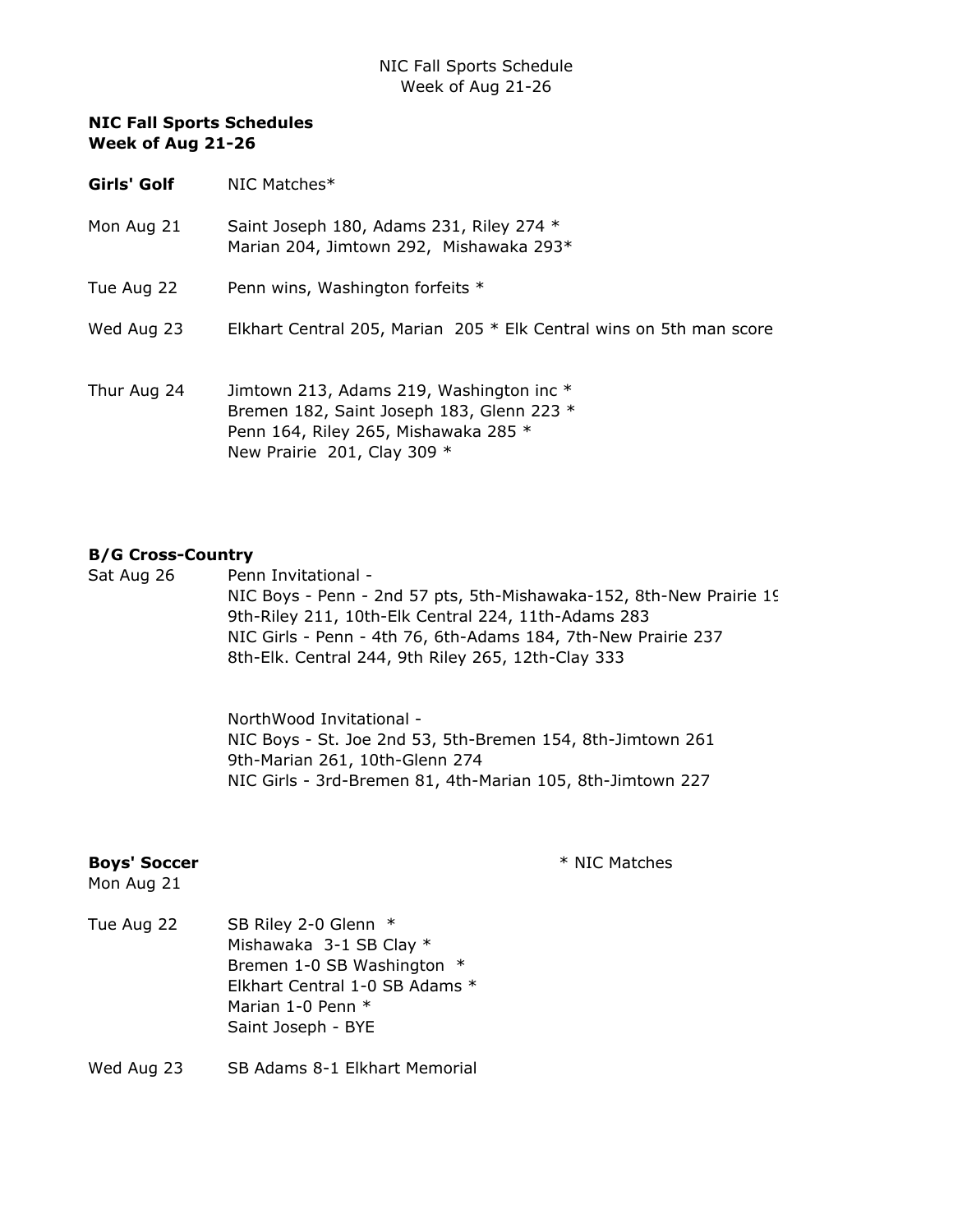| Thur Aug 24                       | Bremen 3-0 Glenn *<br>Elkhart Central 9-0 SB Clay *<br>Saint Joseph 3-0 SB Riley *<br>Penn 11-1 Mishawaka *<br>SB Washington at Marian *<br>SB Adams - BYE                                                                   | rescheduled              |
|-----------------------------------|------------------------------------------------------------------------------------------------------------------------------------------------------------------------------------------------------------------------------|--------------------------|
| Sat Aug 26                        | Riley at Manchester Invitational<br>Warsaw at Penn<br>Elkhart Memorial at Marian<br>Saint Joseph 0-0 Chesterton<br>Michigan City 6-1 Glenn                                                                                   |                          |
| Girls' Soccer<br>Mon Aug 21       | Glenn 8-0 SB Riley *<br>Mishawaka 9-1 SB Clay *<br>Bremen 9-0 SB Washington *<br>Elkhart Central 4-3 SB Adams *<br>Penn 7-0 Marian *<br>Saint Joseph - BYE                                                                   | * NIC matches            |
| Tue Aug 22                        |                                                                                                                                                                                                                              |                          |
| Wed Aug 23                        | Glenn 7-1 Bremen *<br>Elkhart Central 10-0 SB Clay *<br>Saint Joseph 9-0 SB Riley *<br>Penn 9-0 Mishawaka *<br>Marian 13-2 SB Washington *<br>SB Adams - BYE                                                                 |                          |
| Thur Aug 24                       | Goshen 2-1 Marian<br>Adams 6-0 Plymouth                                                                                                                                                                                      |                          |
| Sat Aug 26                        | Portage at Washington<br>Culver at SB Riley<br>LaPorte 6-1 Mishawaka<br>Valparaiso 2-1 SB Adams<br>Saint Joseph 4-0 Crown Point<br>Munster at Penn<br>NorthWood 7-0 Bremen<br>Mt. Vernon 2-1 OT Glenn<br>Glenn 6-2 LaLumiere |                          |
| <b>Boys' Tennis</b><br>Mon Aug 21 | Mishawaka 3-2 SB Riley                                                                                                                                                                                                       | * NIC Divisional Matches |
|                                   | Niles Brandywine at Saint Joseph<br>Tippecanoe Valley 3-2 Glenn                                                                                                                                                              |                          |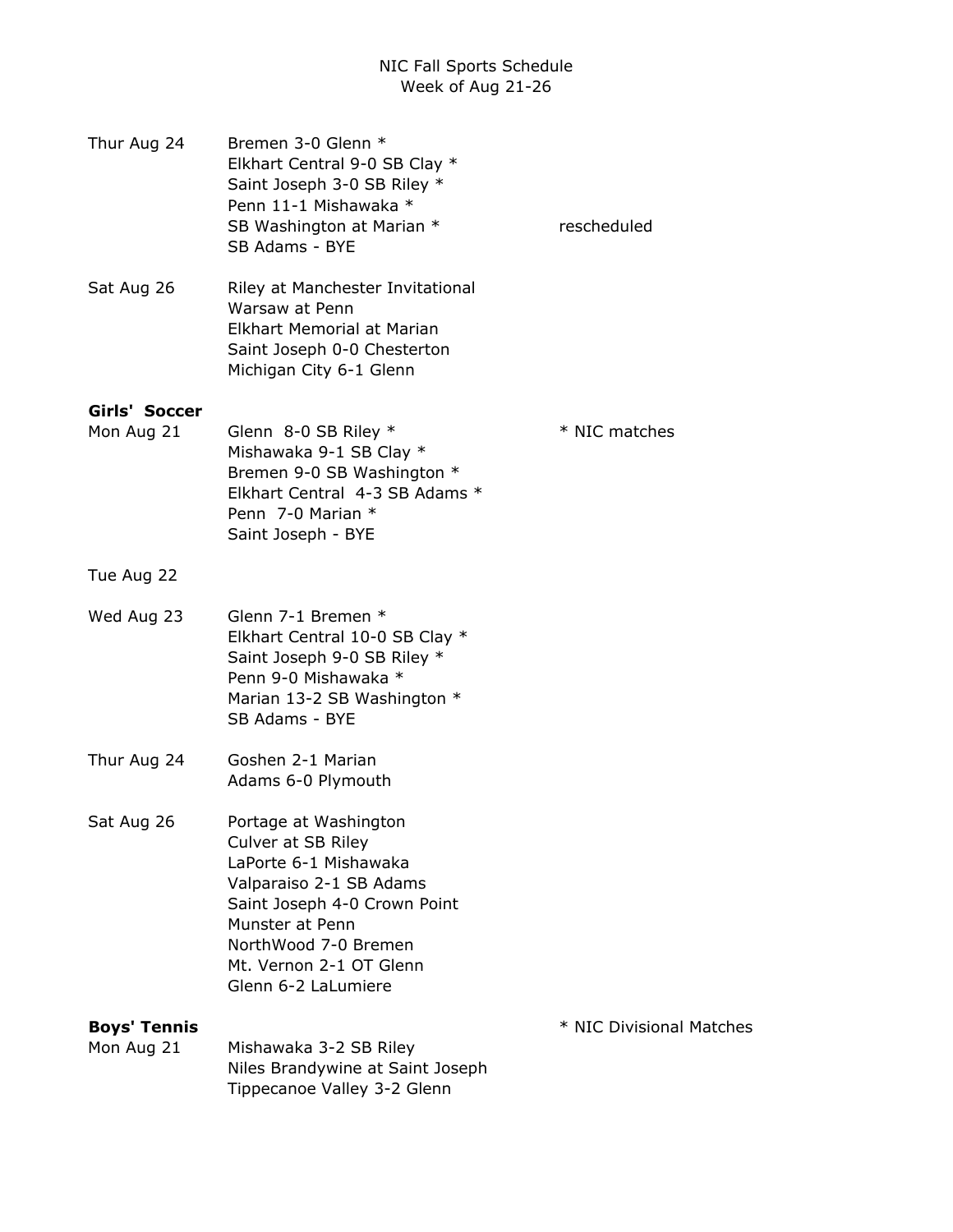FW Carroll 3-2 Penn Jimtown 5-0 Elk. Memorial Goshen 3-2 Elkhart Central

- Tue Aug 22 Penn 5-0 Mishawaka \* Saint Joseph vs SB Clay \* rescheduled to Aug 28 Elkhart Central 3-2 SB Adams \* Marian 5-0 SB Washington \* Jimtown 4-1 New Prairie \* Bremen 5-0 Glenn \* SB Riley - BYE Saint Joseph 5-0 LaPorte
- Wed Aug 23 New Prairie at SB Clay MC Marquette at SB Riley Warsaw 4-1 Marian
- Thur Aug 24 Marian 5-0 SB Riley \* Glenn 5-0 SB Washington \* Jimtown 4-1 Bremen \* Saint Joseph 4-1 Plymouth New Prairie 5-0 Mishawaka
- Sat Aug 26 Penn Invitational Penn went 3-0- beat Chesterton 4-1, 3-2 vs Marion, 4-1 vs Northridge

Bremen 2nd at Bremen Inviational beat North Judson 5-0, lost to Fremont 3-2, beat Rochester 3-2

Saint Joseph 2nd at St. Joe Invititional

Elkhart Central 3-2 Marian

# Volleyball

- Mon Aug 21 SB Riley 3-0 Argos Jimtown 3-1 Westview Triton 3-1 Bremen Jimtown 3-1 Elkhart Memorial
- Tue Aug 22 SB Washington at LaLumiere Goshen 3-0 SB Riley Saint Joseph 3-0 Northridge Marian 3-0 Lakeshore,(MI) Penn 3-0 Concord
- Wed Aug 23 Concord 3-0 SB Adams MC Marquette 3-1 SB Clay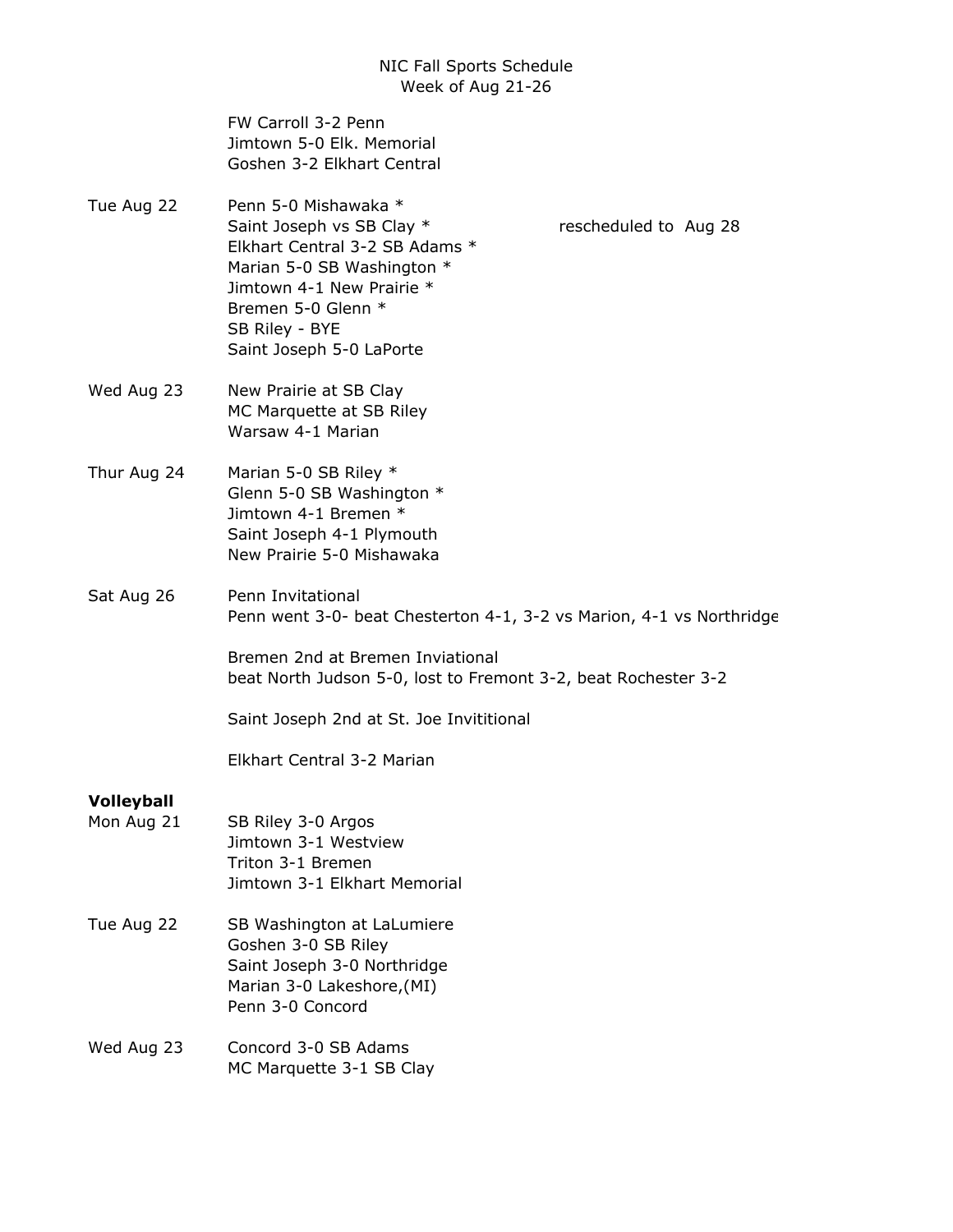- Thur Aug 24 Glenn 3-0 SB Adams \* \* \* NIC Matches Jimtown 3-0 Elkhart Central \* Saint Joseph 3-2 New Prairie \* Bremen 3-0 SB Clay \* Mishawaka 3-0 SB Washington \* Penn 3-0 SB Riley \* Marian - BYE Marian 3-0 Fairfield
- Sat Aug 26 SB Riley at Jimtown Invitational Jimtown went 2-0, Riley went 0-2

Penn at Plymouth Invitational Penn went 3-1, losing to Valparaiso, beating New Prairie, Alexandria, Lake Central to consolatgion match New Prairie -

- Marian, Saint Joseph at Mishawaka Invitational Marian went 4-0, beating WL Harrison, Northwestern, Mishawaka, Warsaw Saint Joseph -
- SB Adams at Westview Adams went 3-1, losing to Westview, beating Central Noble, Wawas Eastside
- SB Career Academy at SB Washington

# Football

| Fri Aug 25           | Penn 7-0 Merrillville                                                                                                                                                                                                                                                                                                              | * NIC Division Games |                         |  |
|----------------------|------------------------------------------------------------------------------------------------------------------------------------------------------------------------------------------------------------------------------------------------------------------------------------------------------------------------------------|----------------------|-------------------------|--|
|                      | Valparaiso 31-7 Mishawaka                                                                                                                                                                                                                                                                                                          |                      | N-North S-South X-L Cro |  |
|                      | Elkhart Central 17-14 Goshen                                                                                                                                                                                                                                                                                                       |                      |                         |  |
|                      | Northridge 27-10 Saint Joseph at Northridge                                                                                                                                                                                                                                                                                        |                      |                         |  |
|                      | New Prairie 73-0 SB Clay at New Prairie                                                                                                                                                                                                                                                                                            | X-L                  |                         |  |
|                      | SB Riley 36-29 Bremen *S (JF)                                                                                                                                                                                                                                                                                                      |                      |                         |  |
|                      | Jimtown 9-7 SB Washington *S (SF)                                                                                                                                                                                                                                                                                                  |                      |                         |  |
|                      | Marian 35-0 John Glenn *S                                                                                                                                                                                                                                                                                                          |                      |                         |  |
| $\sim$ $\sim$ $\sim$ | $\mathbf{A}$ $\mathbf{A}$ $\mathbf{A}$ $\mathbf{A}$ $\mathbf{A}$ $\mathbf{A}$ $\mathbf{A}$ $\mathbf{A}$ $\mathbf{A}$ $\mathbf{A}$ $\mathbf{A}$ $\mathbf{A}$ $\mathbf{A}$ $\mathbf{A}$ $\mathbf{A}$ $\mathbf{A}$ $\mathbf{A}$ $\mathbf{A}$ $\mathbf{A}$ $\mathbf{A}$ $\mathbf{A}$ $\mathbf{A}$ $\mathbf{A}$ $\mathbf{A}$ $\mathbf{$ |                      |                         |  |

Sat Aug 26 Notre Dame, IL 30-6 SB Adams (SF)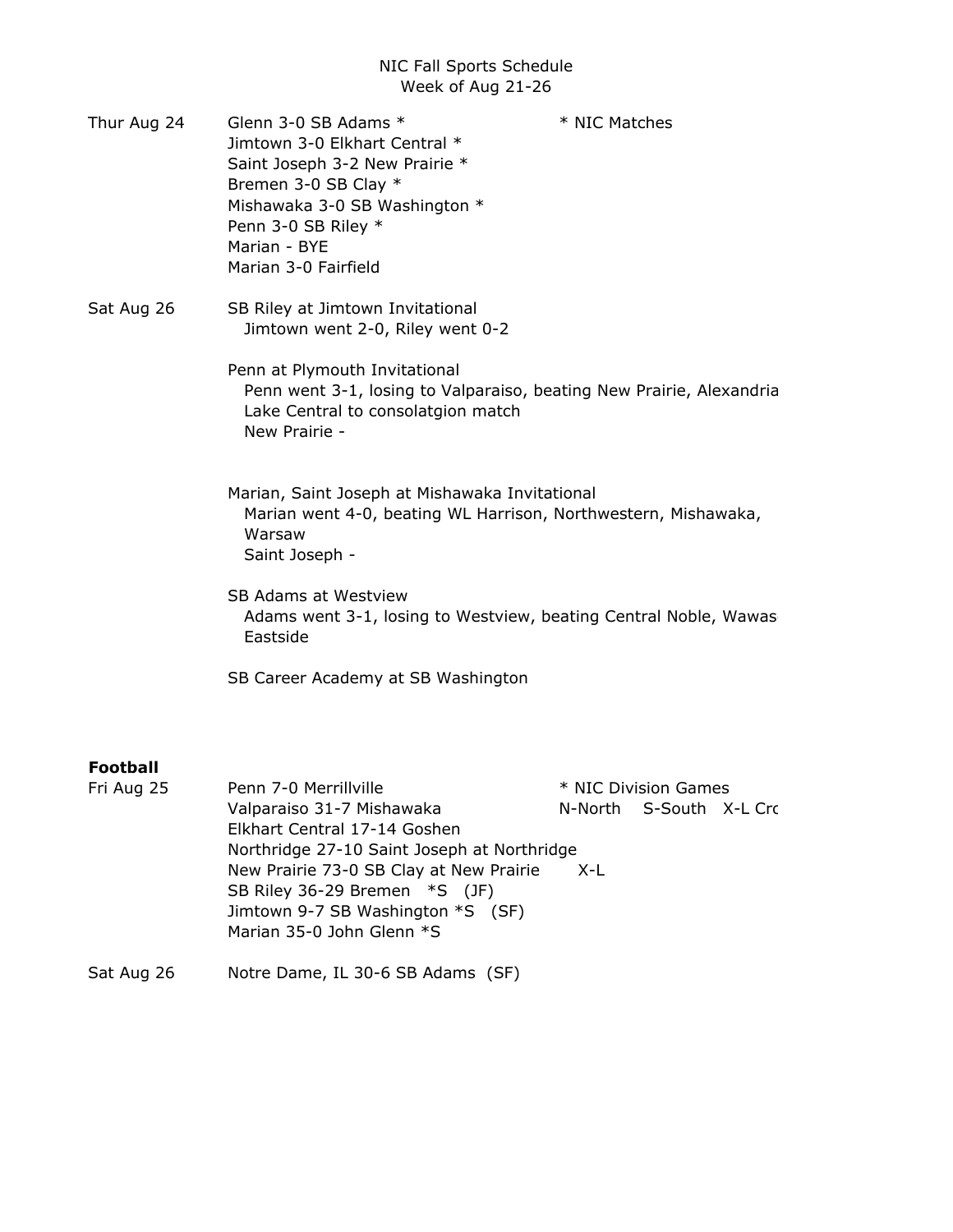FSP-3

 $\partial \Theta$ ,  $\partial \Theta$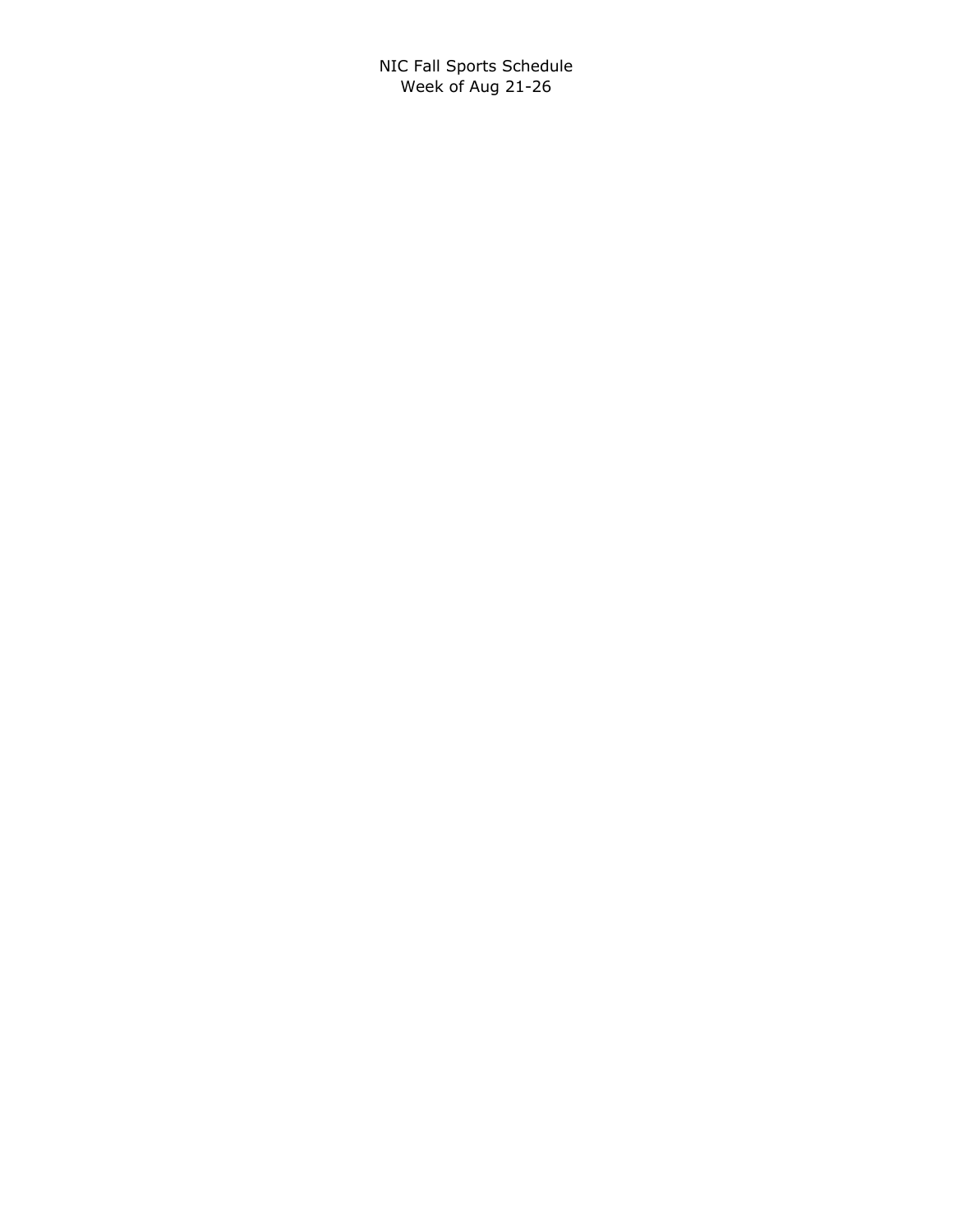Penn went 3-0- beat Chesterton 4-1, 3-2 vs Marion, 4-1 vs Northridge